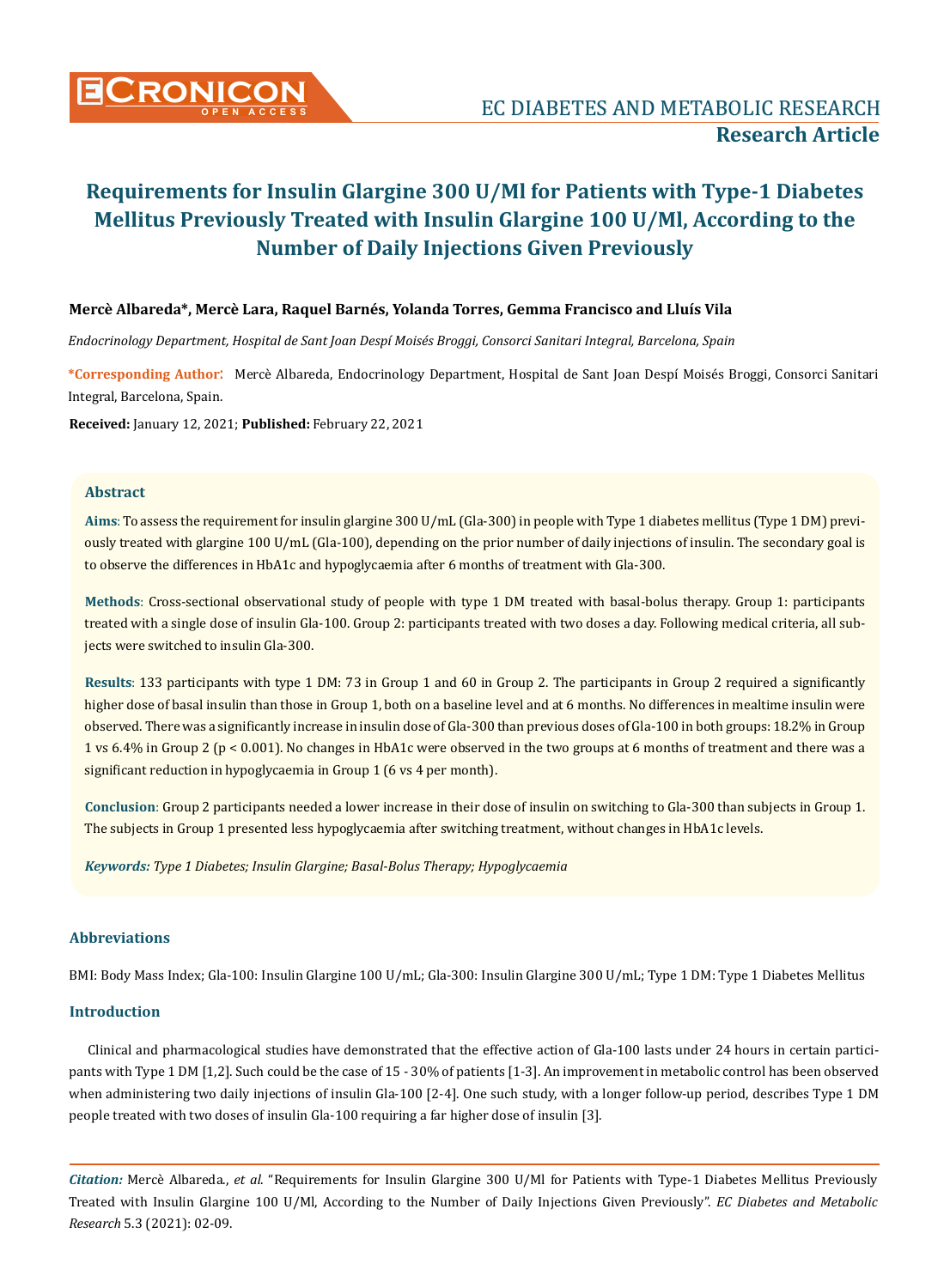03

Currently, Gla-300 is already available, and it displays a flatter and more prolonged pharmacokinetic and pharmacodynamic profile for Type 1 DM people, with an action which lasts approximately 3 hours longer than Gla-100 and offers approximately 5 hours more of precise glycaemic control [5]. The EDITION 4 multi-centre study carried out with Type 1 DM subjects, showed neither differences in metabolic control nor fewer episodes of hypoglycaemia when comparing Gla-300 and Gla-100 [6], as opposed to the EDITION JP1 Study, performed with a Japanese population, which describes a reduction in the number episodes of hypoglycaemia with Gla-300 [7]. Both studies observed a greater need for Gla-300 than Gla-100 amongst the subjects studied [6,7].

#### **Aim of the Study**

The main goal of the present study is to assess the requirement for insulin Gla-300 in Type 1 DM people previously treated with basal-bolus insulin therapy with Gla-100 as their basal insulin, depending on the prior number of daily injections of the basal insulin. The secondary goal is to assess metabolic control by determining HbA1c and the number of episodes of hypoglycaemia after 6 months of treatment with Gla-300.

#### **Materials and Methods**

#### **Patients**

Observational prospective study performed at the Endocrinology Department of Hospital Moisès Broggi, Sant Joan Despí (Barcelona). The study protocol was approved by the appropriate local ethics committee.

Information was obtained on patients with Type 1 DM aged ≥ 18 years and previously treated with basal-bolus insulin, using Gla-100 as the basal insulin, and who had attended follow-up appointments in the period March 2016 to December 2016. We enrolled those patients previously treated with 1 or 2 daily injections of insulin Gla-100 who were switched to treatment with Gla-300 for clinical reasons (to reduce the number of injections of insulin per day for patients previously treated with 2 doses of insulin Gla-100, to reduce nocturnal hypoglycaemia, to reduce the amount of insulin administered to subjects with high insulin requirements, to reduce glycaemic variability). We excluded those subjects treated with other basal insulin or mixes of insulin. The mealtime insulin used was lispro, aspart or glulisine.

In regular clinical practice of our department, the switch from insulin Gla-100 to insulin Gla-300 is performed in the following way: with patients previously treated with a single daily injection of Gla-100 (Group 1), the dose of insulin Gla-300 is calculated by adding 15% to the previous dose of insulin Gla-100. For those treated with two doses of Gla-100 daily (Group 2), the dose is calculated by adding the previous daily dose of Gla-100. Patients are recommended to increase their weekly basal insulin intake by 2 UI if their pre-breakfast selfmonitored plasma glucose is > 140 mg/dL and they do not present nocturnal hypoglycaemia. For patients previously poorly controlled (HbA1c ≥ 8%), it is recommended that they attend a follow-up visit at 2 - 3 months from switching, while for those subjects with HbA1c < 8%, it is recommended that they send in an email of their test results at one month from the switch, to control or modify the titration of the treatment. All patients are asked to attend a follow-up visit at 6 months from the switch. During the insulin switchover and at the 6-month follow-up appointment the following information is collected: weight, height, BMI, basal insulin dose, dose of fast mealtime insulin analogue, number of episodes of hypoglycaemia and severe hypoglycaemia (noted and glucometer) and HbA1c level. We have taken hypoglycaemia as any glycaemia under 70 mg/dL and severe hypoglycaemia as any hypoglycaemia associated with severe cognitive impairment requiring external assistance for recovery.

#### **Statistical analysis**

Categorical variables were described as percentages, while continuous variables were summarized as mean and standard deviation or median and minimum and maximum values.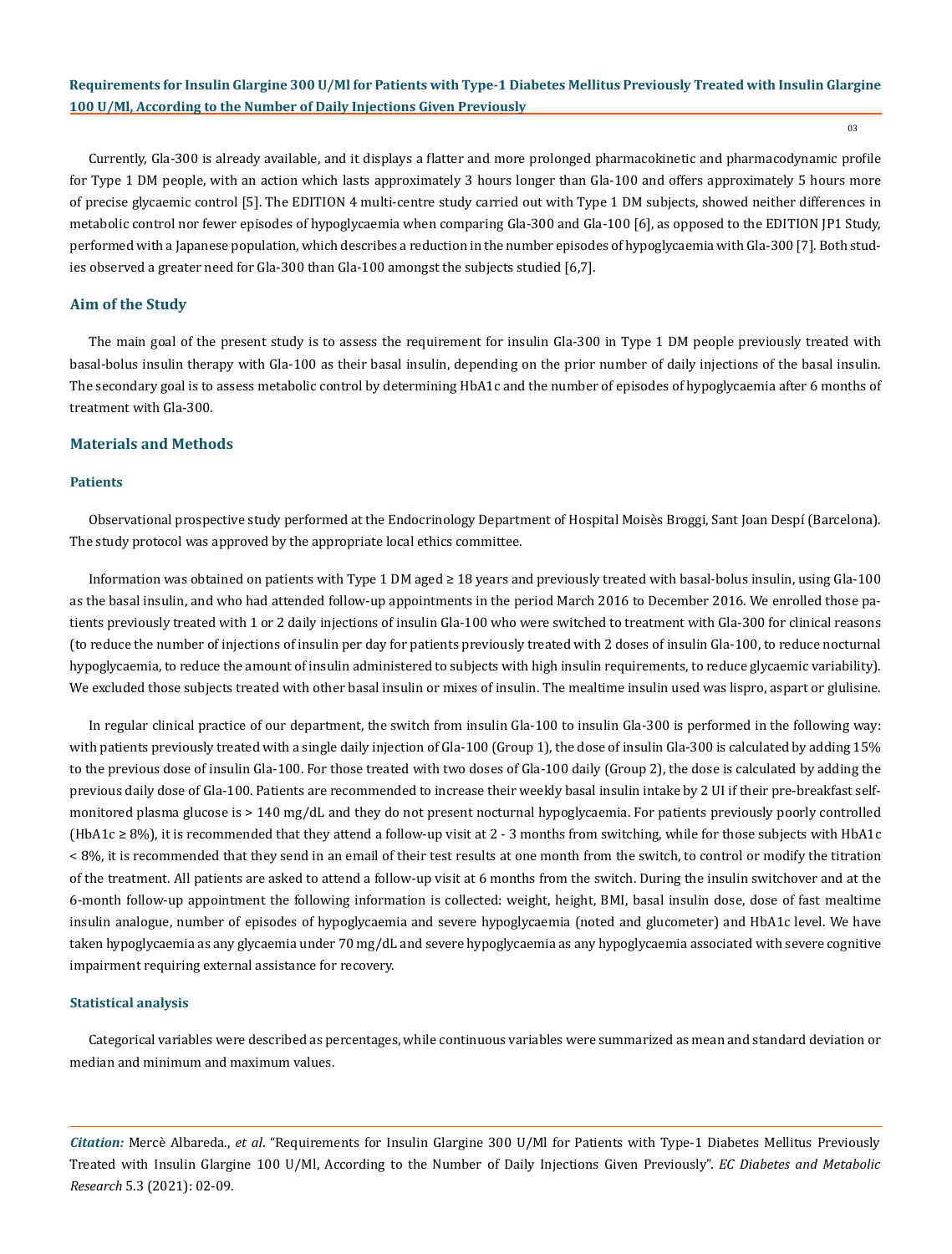04

The comparison of the variables of the two groups (1 or 2 prior doses of insulin Gla-100) was made using a bivariate analysis, applying  $\chi^2$  tests for categorical variables and Student's t-Test or Mann-Whitney, whenever normality assumptions did not hold, for continuous variables.

The differences found in the individual patient were compared, looking at the variables in a baseline situation and then at 6 months from switching treatment with a Student's t-Test for paired data.

Throughout, the level of significance was taken at 5%.

Statistical analysis was performed with IBM SPSS version 19.

### **Results**

Data was collected on 133 Type 1 DM subjects: 73 from group 1 and 60 from group 2. 93% of group 1 subjects administered Gla-100 at night. The characteristics of the subjects and the bivariate study are shown in table 1. Group 2 subjects had a higher weight and BMI and a longer duration of DM. No differences were observed between the groups at the outset of the study with respect to metabolic control, when HbA1c level and number of episodes of hypoglycaemia were compared.

|                       | 1 injection Gla-100<br>2 injections Gla-100 |                 | P            |
|-----------------------|---------------------------------------------|-----------------|--------------|
|                       | $N = 73$                                    | $N = 60$        |              |
| Sex (men/women)       | 34/39                                       | 25/35           |              |
| Age (years)           | $46.8 \pm 15.6$                             | $49.8 \pm 15.4$ |              |
| Mean $\pm$ SD         |                                             |                 |              |
| DM duration (years)   | $16 \pm 12.5$                               | $24.8 \pm 14.9$ | ${}_{0.001}$ |
| Mean $\pm$ SD         |                                             |                 |              |
| Weight (Kg)           | $73.1 \pm 13.9$                             | $79 \pm 18.4$   | ${}_{0.05}$  |
| Mean $\pm$ SD         |                                             |                 |              |
| BMI $(Kg/m2)$         | $26.6 \pm 4.2$<br>$28.1 \pm 5.6$            |                 | ${}_{0.05}$  |
| Mean $\pm$ SD         |                                             |                 |              |
| $HbA1c$ $(\%)$        | $7.7 \pm 0.9$                               | $7.7 \pm 0.8$   | ns           |
| Mean $\pm$ SD         |                                             |                 |              |
| Hypoglycaemia Number/ | $6(0-58)$                                   | $5(0-30)$       | ns           |
| month                 |                                             |                 |              |
| Median (min-max)      |                                             |                 |              |

*Table 1: Characteristics of type 1 DM patients according to the number of injections of basal Gla-100 received prior to switching treatment.*

#### **Insulin requirements**

The subjects in group 2 required a baseline dose of insulin Gla-100 significantly higher than those in group 1 prior to the switch (0.41  $\pm$  0.15 U/kg/day vs 0.3  $\pm$  0.09 U/kg/day; p < 0,001). No differences were observed with respect to the dose of mealtime insulin at that moment (0.3 ± 0.13 U/kg/day vs 0.29 ± 0.15 U/kg/day; ns).

At six months from switching, the dose of insulin Gla-300 was likewise higher for group 2 subjects (0.44  $\pm$  0.17 U/kg/day vs 0.36  $\pm$ 0.01 U/kg/day, p < 0,001), with no difference observed for the dose of mealtime insulin  $(0.29 \pm 0.12 \text{ U/kg/day vs } 0.29 \pm 0.1 \text{ U/(day, ns)}$ .

In both groups there was a significant increase in the dose of insulin Gla-300 required, compared to insulin Gla-100, but the increase was far greater amongst subjects from group 1: they required an average increase in dose of 18.2% (-25, 57) with respect to the insulin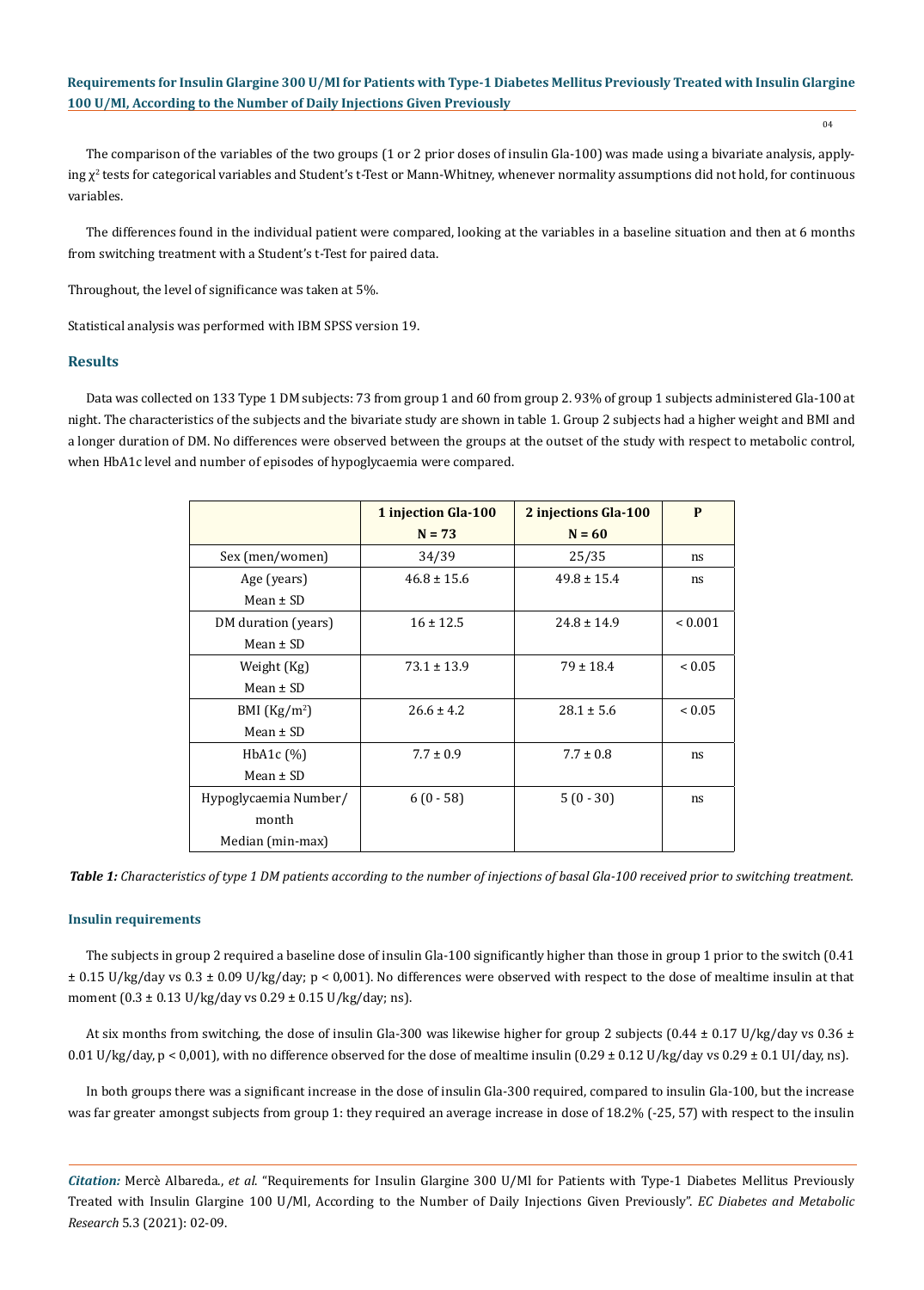05

dose prior to the switch, as opposed to the 6.4%  $(-24, 57)$  increase observed in Group 2 subjects  $(p < 0.05)$ . In neither group was any increase in the dose of mealtime insulin observed at 6-month follow-up (Table 2).

|                            | <b>Group 1</b>  |                 | <b>Group 2</b>               |                                             |
|----------------------------|-----------------|-----------------|------------------------------|---------------------------------------------|
| <b>Period</b>              | <b>Baseline</b> | 6 Months        | <b>Baseline</b>              | <b>6 Months</b>                             |
| Basal insulin dose         |                 |                 |                              |                                             |
| Units/day                  | $22.4 \pm 9$    | $27.1 \pm 11$   | $33.7 \pm 14$                | $35.9 \pm 15^{18}$                          |
| Units/kg/day               | $0.3 \pm 0.09$  | $0.36 \pm 0.01$ | $0.41 \pm 0.15$ <sup>+</sup> | $0.44 \pm 0.17^{*5}$                        |
| Prandial insulin dose      |                 |                 |                              |                                             |
| Units/day<br>Units/kg/day  | $22 \pm 12$     | $21.9 \pm 12$   | $24.9 \pm 12$                | $24.1 \pm 12$                               |
|                            | $0.29 \pm 0.15$ | $0.29 \pm 0.1$  | $0.3 \pm 0.13$               | $0.29 \pm 0.12$                             |
| Insulin dose change $(\%)$ |                 | 18.2 (-25, 57)  |                              | $6.4$ (-24, 57) <sup><math>\pm</math></sup> |

*Table 2: Basal and mealtime insulin before and 6 months after switch from Gla-100 to Gla-300*

*†p < 0.05 with respect to group 1 baseline and ‡ p < 0.05 with respect to Group 1 at 6 months § p < 0.05 with respect to group 2 baseline.*

# **Metabolic control at 6 months**

No differences were observed in HbA1c with respect to baseline levels or between the groups at the six months follow up. With regard to hypoglycaemia, group 1 subjects presented a lower number of episodes than with the previous treatment (6 (0 - 58) vs 4 (0-44) p = 0.004). No such difference was observed in group 2. There were also no differences in the number of severe hypoglycaemias in both groups, this was probably due to the small number of episodes. In neither group, changes in weight nor BMI were observed (Table 3).

|                                                   | <b>Group 1</b>  |                          | <b>Group 2</b>  |                            |
|---------------------------------------------------|-----------------|--------------------------|-----------------|----------------------------|
| <b>Period</b>                                     | <b>Baseline</b> | <b>6</b> months          | <b>Baseline</b> | 6 months                   |
| $HbA1c$ $(\%)$                                    | $7.7 \pm 0.9$   | $7.5 \pm 0.8$            | $7.7 \pm 0.8$   | $7.8 \pm 0.9$              |
| Mean $\pm$ SD                                     |                 |                          |                 |                            |
| Hypoglycaemia<br>Number/month<br>Median (min-max) | $6(0 - 58)$     | $4(0 - 44)$ <sup>+</sup> | $5(0-30)$       | $5(0 - 24)$                |
| Severe hypoglycaemia                              | 2               | $\Omega$                 | 5               | 2                          |
| Weight (Kg)<br>Mean $\pm$ SD                      | $73.1 \pm 13.9$ | $73.3 \pm 13.3$          | $79 \pm 18.4$   | $79.8 \pm 15.5^{\ddagger}$ |
| BMI $(Kg/m2)$                                     | $26.6 \pm 4.2$  | $26.7 \pm 4.2$           | $28.1 \pm 5.6$  | $28.4 \pm 4.4^{\ddagger}$  |
| Mean $\pm$ SD                                     |                 |                          |                 |                            |

*Table 3: Parameters for metabolic control and weight prior to and six months after switching treatment from insulin Gla-100 to Gla-300. †p < 0.05 with respect to group 1 basal and ‡ p < 0.05 with respect to group 1 at 6 months.*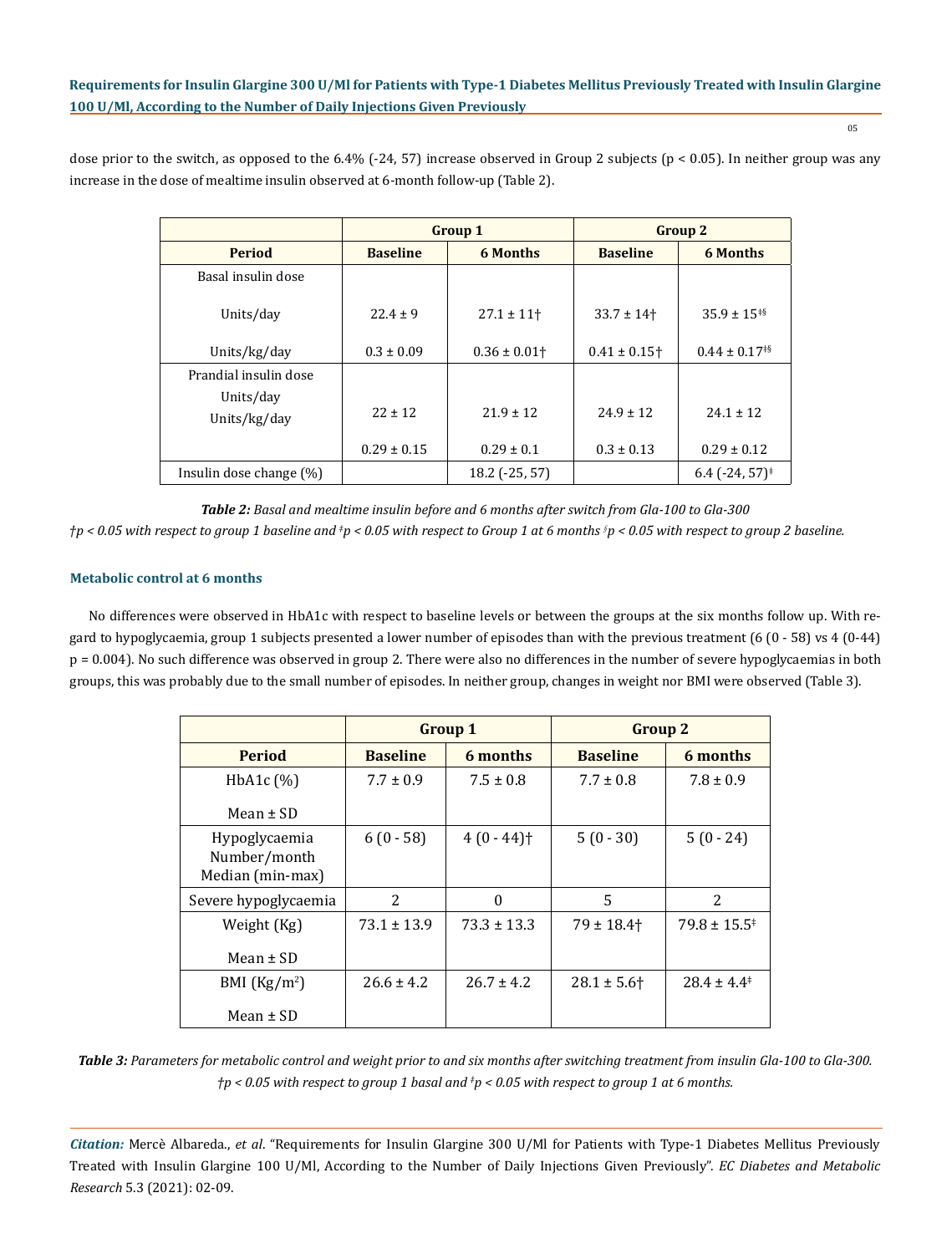06

#### **Discussion**

Pharmacokinetic and pharmacodynamic studies of subjects, both with and free from diabetes, have observed the action of Gla-100 to last under 24 hours [1,8] while clinical studies presented a significant percentage of subjects with Type 1 DM requiring more than one injection of insulin Gla-100 a day [2-4]. Some of these studies have also shown improvement in glycaemic control in a subgroup of patients (15 and 24.2%) when changing from one to two doses of Gla-100 [2,3]. At eight weeks follow-up, the Ashwell., *et al*. study [2] described no difference in the requirement for insulin Gla-100 between subjects with 1 or 2 doses of basal insulin, as opposed to the Albright., *et al*. study, with a longer follow-up (12 - 15 months), which showed an increase in the dose of insulin Gla-100 of 70% for subjects taking two doses [3]. The differences between the findings of these two studies are most probably due to the length of the follow-up and how that may relate to improved titration of the dose of insulin and assessment of the changes in HbA1c in the study with the longer follow-up period.

For subjects with type 1 DM, insulin Gla-300 has been shown to have flatter and more prolonged pharmacokinetic and pharmacodynamic profiles compared to Gla-100 [5], but also to require greater insulin dose. In the EDITION 4 and JP1 studies, subjects with Type 1 DM required higher doses of Gla-300 than their previous basal insulin requirements, with increases of 17.5% and 20.5%, respectively. The greatest difference was observed when comparing the night time dose of Gla-300 and Gla-100, as subjects treated with morning Gla-100 also required 20% more insulin than those treated with night time Gla-100 [6,7]. It has been suggested that the increased dose could be secondary to Gla-300 offering lower bioavailability, since the more compact subcutaneous insulin deposits are more exposed to tissue peptides as absorption is more prolonged [6]. In the EDITION studies, although most subjects had been previously treated with insulin Gla-100, a smaller percentage had been treated with other basal insulins. Moreover, the patients had been following a regimen of 1 or 2 injections of basal insulin, with percentages varying from one study to the other (15.2 and 17.8% in the EDITION 4 study and 31.1 and 32.2% in the EDITION JP1 study) [6,7]. A pilot study carried out with a smaller number of Type 1 DM patients, did not show a higher requirement for Gla-300 than Gla-100 [9]. The differences could possibly be due to the morning administration of Gla-100 which, as mentioned above, has been observed to require higher doses [6].

Real-life studies with patients with type 1 diabetes have been recently published, all of them have showed no increase or a lower increase of insulin Gla-300 than in the EDITION studies [10-12]. In a UK study there was no changes in the dose of basal insulin. In this study, at baseline 86% of participants were on a basal bolus regimen, 35% were on twice-daily basal insulin doses and Gla-100 was the basal insulin in 55% of the regimens [10]. In another observational study by Pujante Alarcón., *et al*. [11], patients were switched from one dose of Gla-100 to one dose of Gla-300 administered at the same schedule (11% morning dose, 48,8% lunch dose and 39% bedtime dose) and the change in total dose of basal insulin was of +7,24% at 6-month follow-up [11]. Oriot., *et al*. [12] also analysed the dose increase according to the number of previous injections of Gla-100. They described a significant slightly higher dose in the group treated with one dose of Gla-100 and no difference was seen in the group of subjects previously treated with 2 doses of Gla-100 at 6 months of switching to Gla-300, but the differences between the two groups were small (+6.1 vs +4%) [12].

In our study we observed a clear difference between the two groups with respect to the Gla-300 required. It was far higher amongst subjects from group 1, who showed increases similar to those described in the EDITION 4 and JP1 studies. The subjects in group 2 required a lesser increase than that described, probably due to the fact that they started from a position of higher baseline Gla-100 requirements, in line with the findings of the abovementioned Albright., *et al*. study, which observed a need for higher doses of insulin Gla-100 amongst Type 1 DM patients treated with two doses of insulin Gla-100 [3] and in addition, these results are similar to those of the Belgian study [12]. The differences between the studies could be partially due to the daytime administration of Gla-100 in a significant number of patients [9,11] which, as mentioned above, has been observed to require higher doses [6]. In addition, at baseline some patients were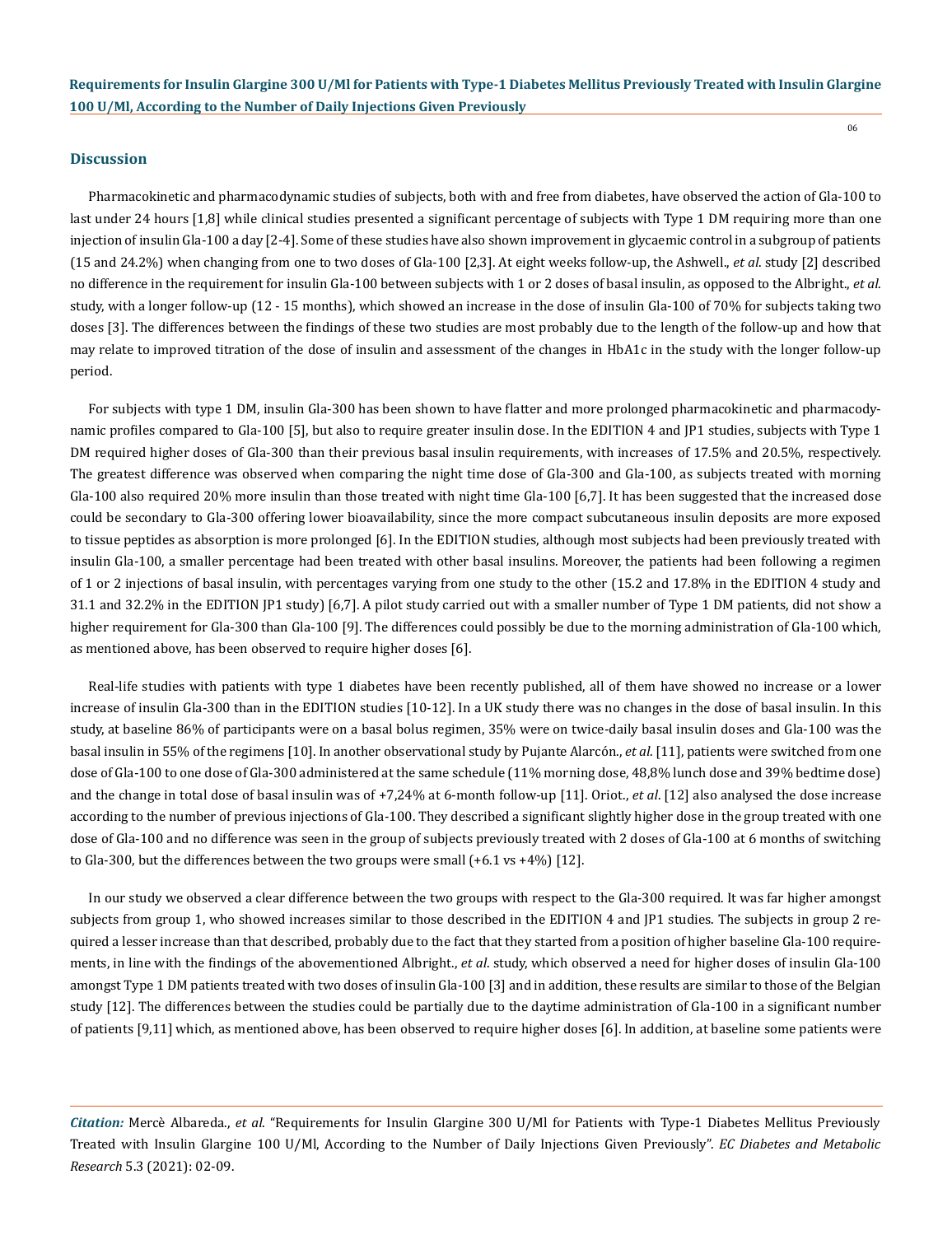treated with twice-daily basal insulin doses [10,12] and according to our results, these patients could require a smaller increase in insulin dose.

With regard to metabolic control, no differences in HbA1c were observed in either of the groups at 6 months after switching, in line with the findings of the EDITION 4 and JP1 studies [6,7]. However, some real-life studies have shown a reduction of HbA1c at 6 month follow-up, one of them with very modest decrease [10,12].

Group 1 subjects of this study presented a lower number of hypoglycaemic episodes than with their previous treatment. A decrease in the number of hypoglycaemic episodes was also observed in the EDITION  $1$ JP $^{\prime}$  and real- life studies [11,12], as well as in other studies performed with Type 2 diabetes patients [13], but not in the EDITION 4 study [6]. The authors of the EDITION JP1 study attribute the variations in the results of the EDITION 4 study to differences in diet and lifestyle, as well as in the time of administration of the basal insulin. In EDITION 4 it was given before breakfast or supper, while in the EDITION JP1 study, it was only given before supper.

The reduced number of episodes of hypoglycaemia found by the EDITION studies was during the first 8 weeks, that is, during the titration stage. It has been said that at the beginning of both EDITION 4 and JP1 studies, patients were undertreated since, on switching, they were treated with the same amount of Gla-300 as previously with Gla-100. However, the former required higher doses. This could explain the lower number of hypoglycaemic episodes during the titration stage [14]. In our study, the insulin switch was made together with an initial 15% increase in dose for the group previously treated with a single dose of insulin Gla-100. Moreover, a reduction in hypoglycaemic episodes was observed at six months of follow-up.

#### **Limitation of the Study**

The limitations to the present study are the fact that it is an observational study with a small number of patients. Being an observational study, the titration of the dose was carried out by the patient with a mid-term medical check-up, which in turn reflects the results of daily clinical practice, although it is probably less accurate than that performed by the physician. However, we should point out that the insulin switch and control over the first six months was performed by the same medical-educational team, using the same control and treatment criteria. Moreover, in most cases, insulin dose calculators were used to assess the doses administered and the number of hypoglycaemic episodes suffered by each patient, thus confirming the data in the patient's written accounts. Another limitation is the lack of both a quality of life and a treatment satisfaction test to assess the impact of the reduced number of hypoglycaemic episodes amongst group 1 subjects, and the reduction to a regimen of just one basal insulin injection a day for Group 2 subjects. In addition, the time when hypoglycaemia occurred was not recorded, which would have been interesting to evaluate the differences in nocturnal hypoglycaemia.

The strength of the present study lies in the fact that all the patients were initially treated with the same basal insulin Gla-100, thus making it easier to assess the increased dose. The EDITION and UK real-life studies included patients previously treated with different basal insulins, although most were treated with Gla-100. In addition, most of the patients of group 1 (93%) administered previously Gla-100 at night, which reduce the need for higher doses of daytime administration of Gla-100. Our study showed that patients previously taking two injections of insulin had already required far higher doses of basal insulin.

#### **Conclusion**

To conclude, our results support the findings of EDITION studies with respect to the need to increase the dose of insulin when administering Gla-300 instead of Gla-100 but with clear differences between those subjects who had previously required two injections of Gla-100. However, there are significant differences between these results with the other real-life studies. The resulting cost-benefit of

*Citation:* Mercè Albareda., *et al*. "Requirements for Insulin Glargine 300 U/Ml for Patients with Type-1 Diabetes Mellitus Previously Treated with Insulin Glargine 100 U/Ml, According to the Number of Daily Injections Given Previously". *EC Diabetes and Metabolic Research* 5.3 (2021): 02-09.

07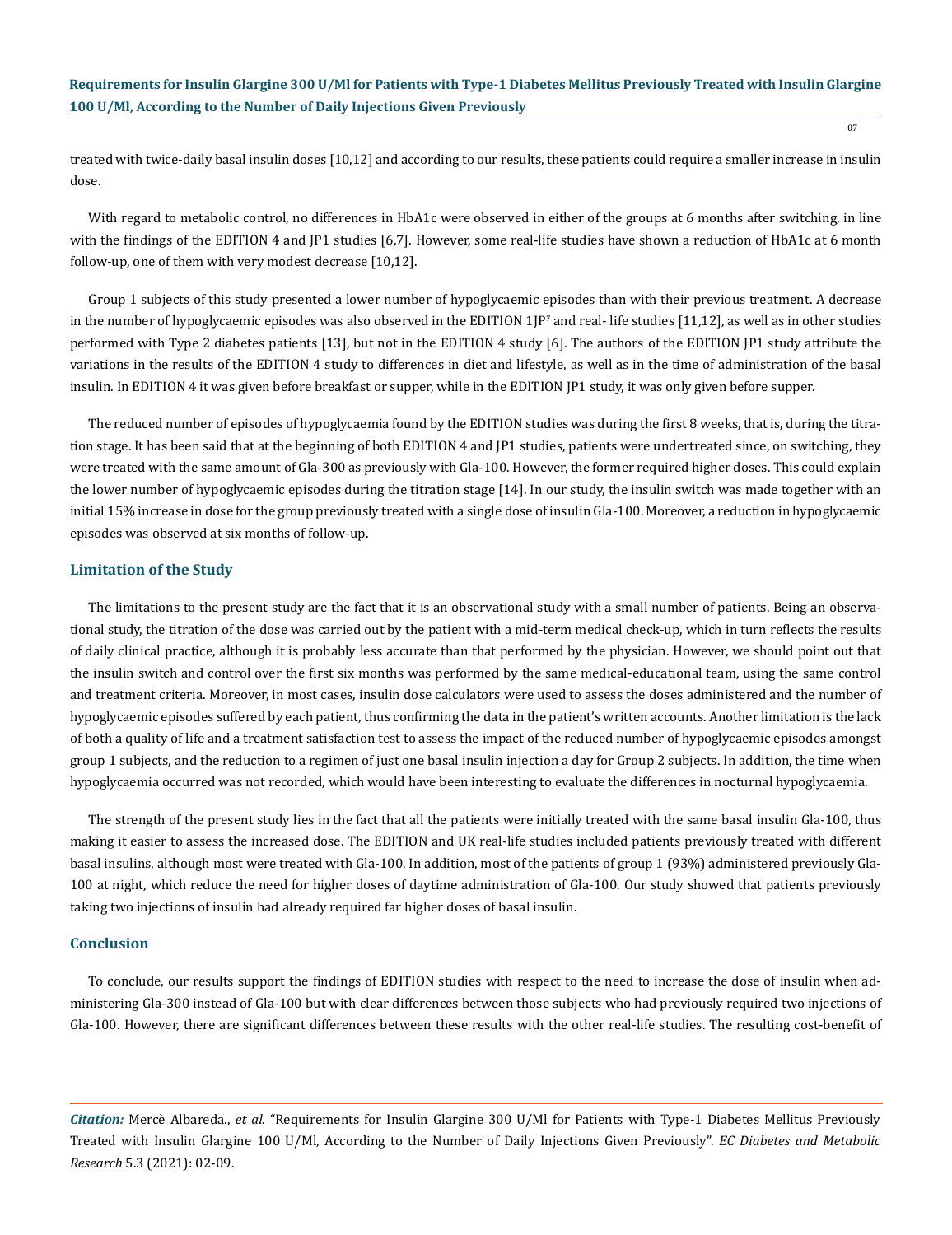08

employing this insulin has been questioned due to the increase in the dose required to achieve the same level of control [14]. However, probably for subjects previously treated with two injections of Gla-100 it could prove cost-effective since the increase in dose is only small and it would mean eliminating one of the two daily injections of basal insulin, with the likely added perk of improved quality of life. Moreover, in clinical practice, the results could help to better calculate the initial dose of insulin Gla-300 when switching from insulin Gla-100, thus reducing not only the time required for titration with either of the two subject groups, but also the number of appointments and patient queries.

## **Acknowledgements**

Thanks to Dr Montserrat Martín, whose comments have helped us hone the interpretation of our results.

# **Conflict of Interest**

MA has received honoraria for consulting and/or speaking and/or registrations for Almirall, Astrazeneca, Boehringer Ingelheim, Janssen, Lilly, MSD, Novo Nordisk, and Sanofi. ML has received honoraria for consulting and/or speaking and/or registrations for Astrazeneca, MSD, NovaLab and Roche. RB has received honoraria for consulting and/or speaking and/or registrations for Astrazeneca, Novo Nordisk, Abbott, MSD and Sanofi. YT has received honoraria for speaking for Lilly. GF has received honoraria for consulting and/or speaking and/ or registrations for Astrazeneca, Lilly, MSD, Novo Nordisk and Sanofi. LV has received honoraria for consulting and/or speaking and/or registrations for Abbott, Astrazeneca, Janssen, Lilly, Menarini, Merck, MSD, Novo Nordisk and Sanofi.

# **Bibliography**

- 1. Lepore M., *et al.* ["Pharmacokinetics and pharmacodynamics of subcutaneous injection of long-acting human insulin analog glargine,](https://pubmed.ncbi.nlm.nih.gov/11118018/) [NPH insulin, and ultra lente human insulin and continuous subcutaneous infusion of lispro".](https://pubmed.ncbi.nlm.nih.gov/11118018/) *Diabetes* 49 (2000): 2142-2148.
- 2. Ashwell SG., *et al.* ["Twice-daily compared with once-daily insulin glargine in people with Type 1 diabetes using meal-time insulin](https://www.ncbi.nlm.nih.gov/pmc/articles/PMC6299157/)  aspart". *[Diabetic Medicine](https://www.ncbi.nlm.nih.gov/pmc/articles/PMC6299157/)* 23 (2006): 879-886.
- 3. Albright ES., *et al.* ["Efficacy of conversion from bedtime NPH insulin injection to once- or twice-daily injections of insulin glargine in](https://pubmed.ncbi.nlm.nih.gov/14747268/) [type 1 diabetic patients using basal/bolus therapy".](https://pubmed.ncbi.nlm.nih.gov/14747268/) *Diabetes Care* 27 (2004): 632-633.
- 4. [Clement S and Bowen-Wrigt H. "Twenty-four-hour action of insulin glargine \(Lantus\) may be too short for once-daily dosing: A case](https://pubmed.ncbi.nlm.nih.gov/12145255/) report". *Diabetes Care* [25 \(2002\): 1479-1480.](https://pubmed.ncbi.nlm.nih.gov/12145255/)
- 5. Becker RH., *et al.* ["New insulin glargine 300 units. mL-1 provides a more even activity profile and prolonged glycemic control at](https://pubmed.ncbi.nlm.nih.gov/25150159/)  [steady state compared with insulin glargine 100 units.mL-1".](https://pubmed.ncbi.nlm.nih.gov/25150159/) *Diabetes Care* 38 (2015): 637-643.
- 6. Home PD., *et al.* ["New insulin glargine 100 Units/mL in people with type 1 diabetes: A randomized, phase 3a, open-label clinical trial](https://pubmed.ncbi.nlm.nih.gov/26084341/)  (EDITION 4)". *Diabetes Care* [38 \(2015\): 2217-2225.](https://pubmed.ncbi.nlm.nih.gov/26084341/)
- 7. Matsuhisa M., *et al.* ["New insulin glargine 300 U/mL versus glargine 100 U/mL in Japanese adults with type 1 diabetes using basal](https://pubmed.ncbi.nlm.nih.gov/26662964/)  [and mealtime insulin: glucose control and hypoglycaemia in a randomized controlled trial \(EDITION JP 1\)".](https://pubmed.ncbi.nlm.nih.gov/26662964/) *Diabetes, Obesity and Metabolism* [18 \(2016\): 375-383.](https://pubmed.ncbi.nlm.nih.gov/26662964/)